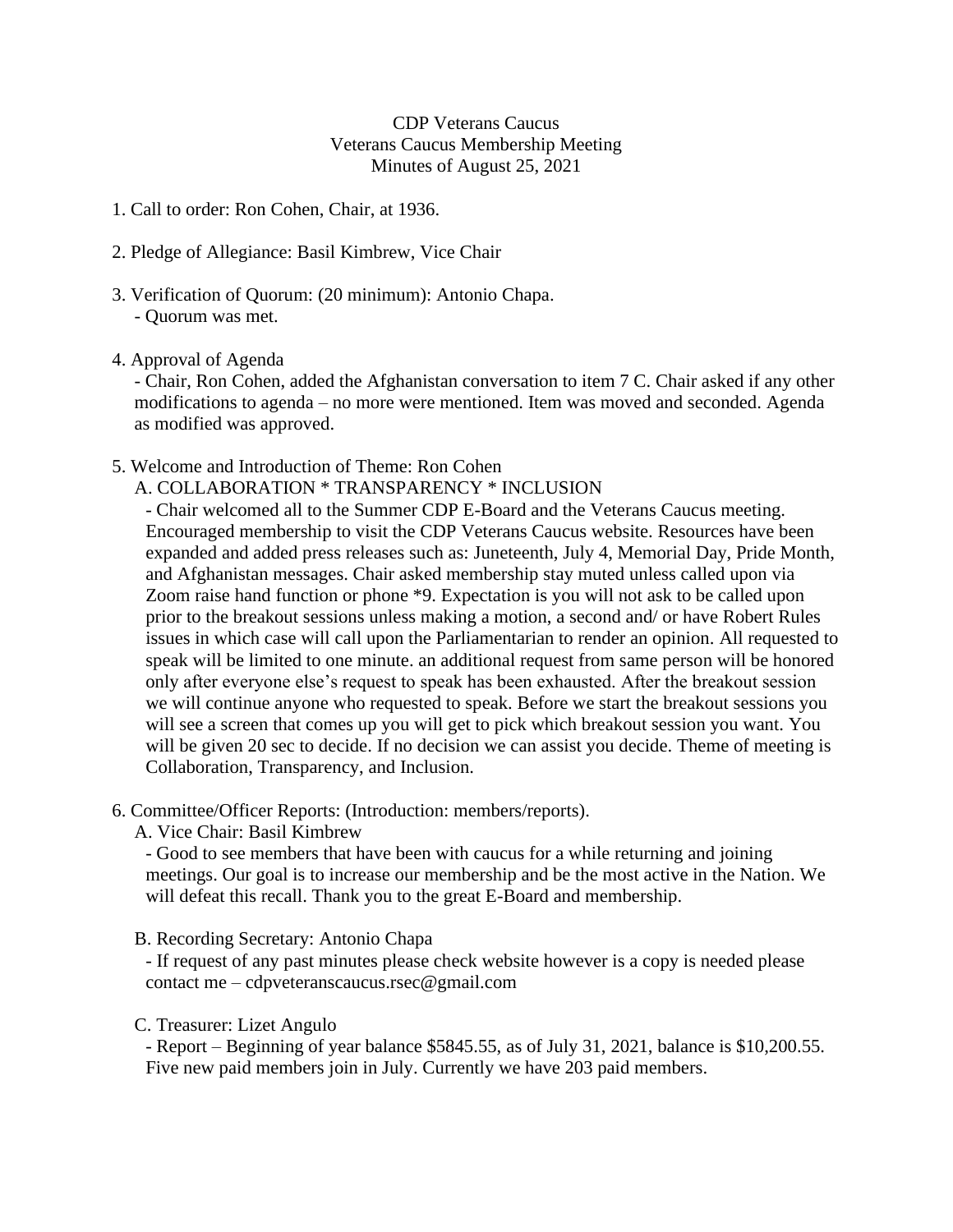Chair recognized Rusty Hicks, CDP Chair.

- At the start of our Aug Executive Board meeting, to get ready in 19 days to defeat the republican recall. Statewide officers have divided up which caucuses they will be connected to. He is the assigned State Officer to the CDP Veterans Caucus and feel free to contact him.
- Focus of the Executive Board meeting is in defeating the republican recall. We know what is at stake and the potential of taking our state backwards. We know we have the right candidate in Governor Gavin Newsom. Who has led us through a pandemic, leading a strong economic recovery, and tackling some of the biggest issues for CA. Republicans started this, we got the opportunity to finish it. This is not persuasion campaign, it's a turn-out campaign. So every phone call, every text message and door knock that any of us all of us make is going to make over the course of 19 days will make big big difference. We have about a 1.5 million ballets in already, about 57% are ballets come from dems. We do have a bit of a margin We can't stop now; we need to build a big lead heading into election day to weather any republican big turnout on election day. Over the next 19 days we need to stay active and thank you to those who continue to volunteer. Encouraged to volunteer to text, call and door knock. Tell your family, friends, neighbors, or anyone who will listen for 20 seconds to vote no and return that ballot.
- Lastly, I thank the Chair for adding the Afghanistan moment. Encouraged to check-in on those who served and served in Afghanistan. He served in Afghanistan, its been a complicated time over the last 10 days or so. A moment of deep sadness I believe we have done the right thing by stepping away of this 20-year conflict yet disappoint in the way it has gone down. As the nation is processing this moment and those who served in that conflict are also processing what that does mean as a nation for us as individuals. He encouraged us to do a buddy check to make sure we are all standing together during this hard moment.
- D. Corresponding Secretary/Communications: Angela Scott

- Delivered serval press releases mentioned by Chair. Launched on bi-monthly newsletter. Please visit CDP Veterans Caucus website and feel free to let us know your suggestions for website. We want to keep lines of communication open. Resources on CDP Facebook page on phone banking for no on recall.

E. Policy & Legislation: Diana Love, Committee Chair

- Welcome and thank you to our Policy & Legislation members for the work. In the next segments we will provide information on the work being done. Look forward to hearing feedback.

F. Organizational Development: Tai Sunnanon, Committee Chair

- Our group helps internally our group, that we are spun up with our own resources and have the collaborative tools to move as a team. Org Dev within the community especially to our Veteran groups and Democratic clubs. Spoke to 7 of them. This E-Board believes in Collaboration, Transparency, and Inclusion.

G. Programs: Polly Counts, Chair.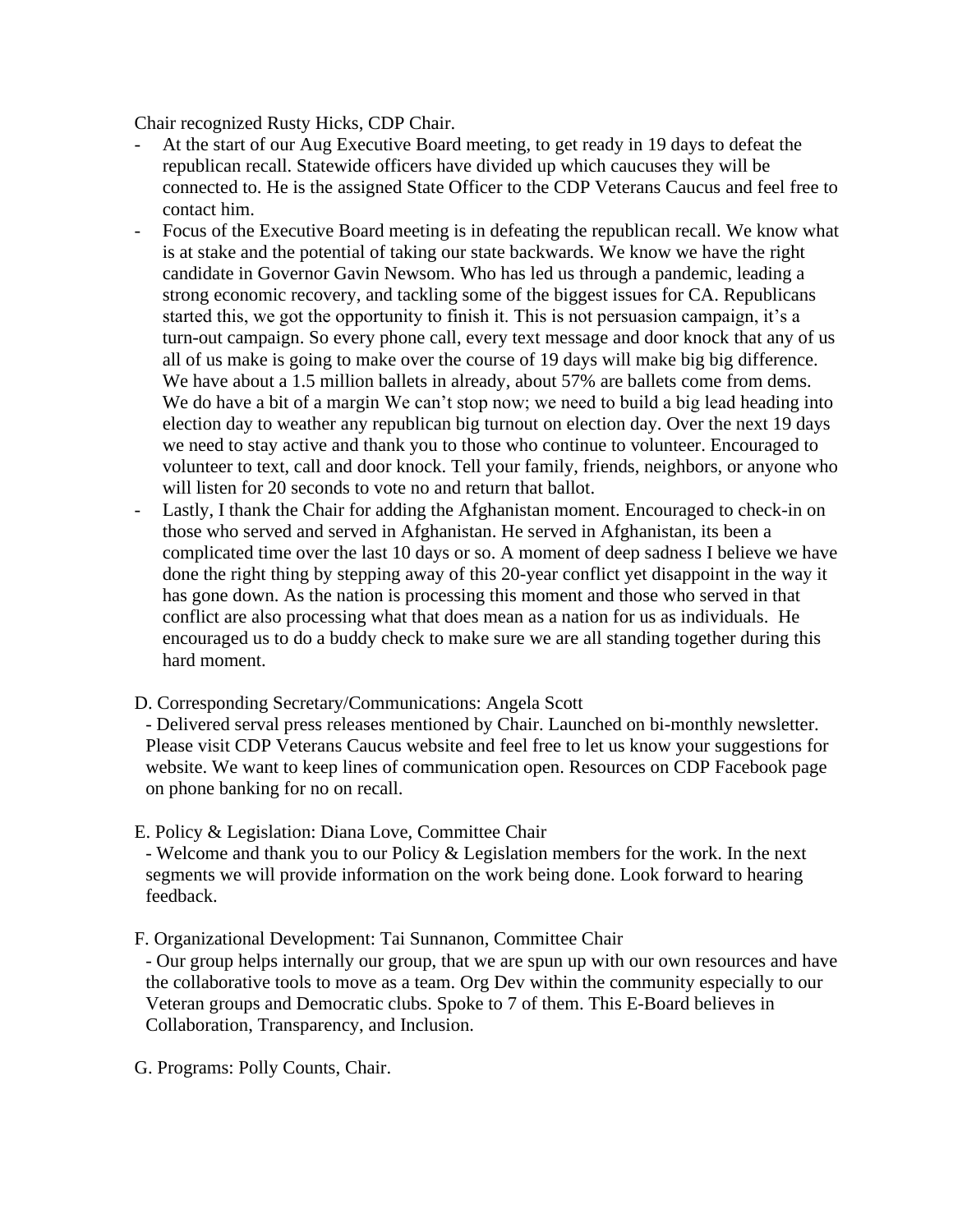- Thank you to our Veterans Caucus members which has grown. We had 300 people register for this membership meeting however we don't have that many who have joined us tonight. Even though we don't have 300 people joining us, we do have people thinking about the Veterans Caucus based on registration. Tonight, we will not have speakers to focus on us. We want to share the vision of the CDP Veterans Caucus.

- We have three breakout groups; support for Veterans legislation, provide resources for Veterans, and expand veterans democratic clubs/Afghanistan issue. Members can decide which group they chose to participate in. Each groups will have 45 minutes and then we will return to main group to discuss breakout rooms reports.

Chair – click on join for one of the three rooms.

7. Establishment of three goals – Tangible, measurable and supports Veterans and their families.

A. Support Veteran Legislation – this helps veterans and their families but must be broader than just for one cause – Diana Love

- Discussed affordable housing and homelessness, suicide awareness, helmets to hard hats, burn pits, assist Veterans in the technical field, various numbers of bills at the House and Assembly, training for jobs, and VA property.

- Jonathan Ryne: AB 107 (Salas, et al) Licensure: Veterans and military spouses. Expands to all Dept of Consumers Affairs (DCA) licensing boards the requirement that specified boards issue temporary licenses to the spouses of active-duty members of the US Armed Forces, as specified, and requires the DVA, the Commission on Teacher Credentialing, the Department of Real Estate, and the Dept of Public Health to compile information on military Veterans, and spouse licensure into an annual report for the Legislature. On July 15, 2021, AB 107 was heard in Senate Military and Veterans Committee and received a 5-0 vote and moved to Appropriations.

- Diana: AB 225 (Gray, et al) Requires certain boards within the Dept of Consumer Affairs (DCA) to issue temporary licenses to Veterans and active-duty members of the Armed Forces who meet specified criteria. Status of AB 225 is in the "Second House," policy committee. On June 30, 2021, it was postponed  $-2$ -year bill. Similar to AB 107.

- Diana: AB 411 (as amended, Irwin) Veterans Housing and Homeless Prevention Bond Act of 2022. Hearing postponed by committee. Two-year bill and be taken up in Jan of 2022. Existing law, it authorizes the issuance of bonds in the of no more than 600 million dollars to provide additional funding for Veteran Housing and homeless prevention.

- Steve MacDougall: SB 607 (Min, Roth) tailored toward spouses or dependents of active duty personal to streamline license process that are govern by DBCA. It also waives fees therefore must go through appropriations in both houses. It has gone through the Assembly and will be heard at Assembly Appropriations on Oct 26, 2021. No opposition to this bill at this time.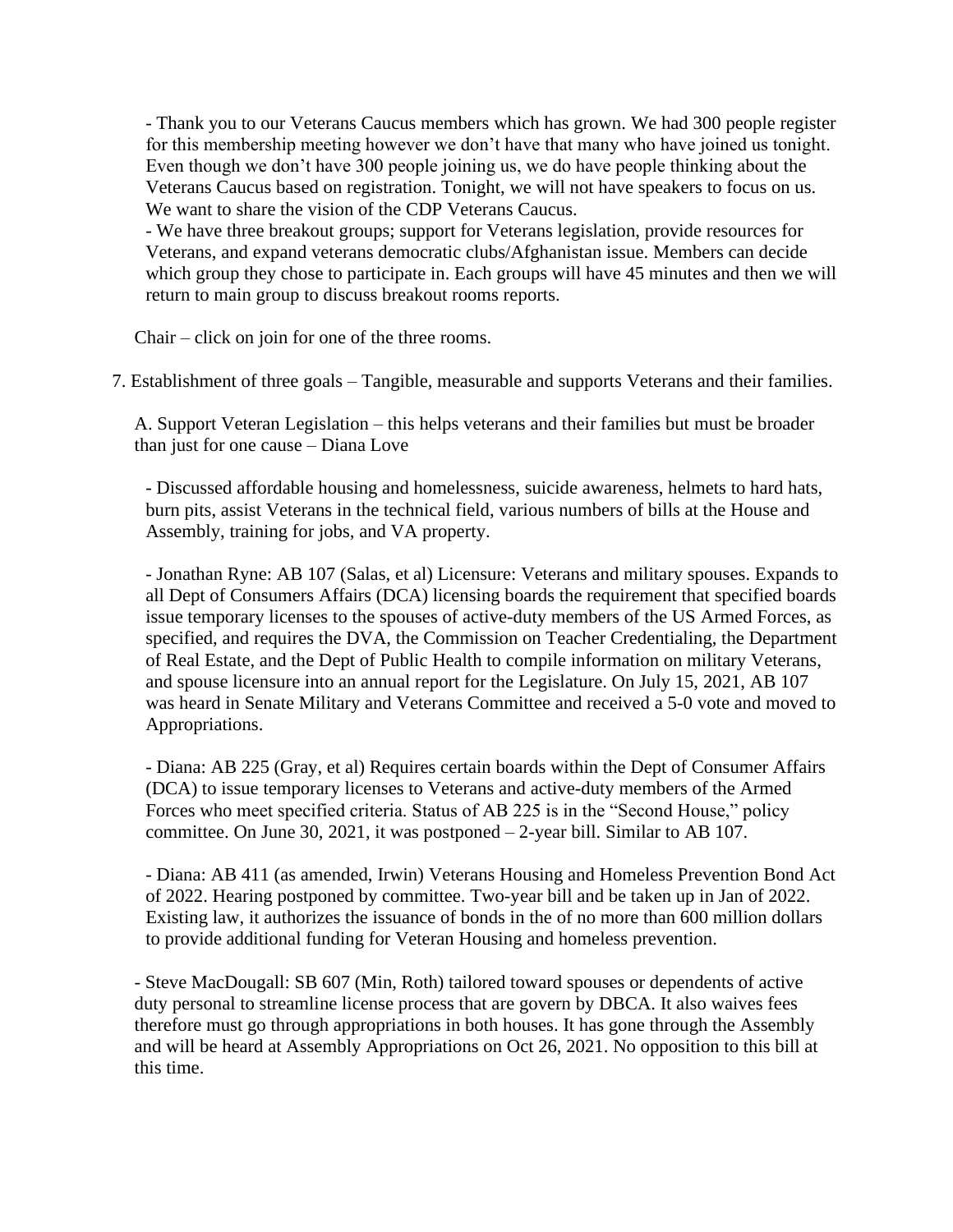- Diana Love: Contractors State License Board Military Veterans Application Assistance Program aides those who are transitioning from military service to civilian employment. In some cases, Veterans possess transferable skills that help meet the minimum experience and training requirements to apply for a contractor's license. This program offers expedited processing of Veterans' applications, including the evaluation of transferable military experience and training, as well as education. If you know of anyone you can reach out to the Chair.
- Diana Love: HR 1182 Previously 4890 (2019) (Vargas, San Diego). Veterans Deportation Prevention and Reform Act) to correct this policy of deportation of noncitizens currently servicing in the US Armed Forces. Referred to the Subcommittee on immigration and Citizenship.
- Diana Love: Assembly Joint Resolution 10, as amended, Choi. Veterans cemeteries: Republic of Korea Veterans. Legislature urges the US Congress and the President of the US to extend burial and memorial benefits in national cemeteries to Republic of Korea Veterans who served in the Vietnam War and who subsequently become US citizens.
- It is on the Senate third reading, special consent calendar which means it passing out of the Senate with no opposition then goes back to Assembly for another vote.

B. Provide resources for veterans – have multiple sections in the website, Transitioning from military to civilian life, Veterans Health benefits, Calvet, VA disabilities, Veterans discounts, etc. – Angela Scott

- Angela Scott: There is a lack of known resources for jobs, medical, housing, and mental health benefits. Veterans just do not know. Richard Valdez informed we need highly encouraged Elected officials to get information to Californians. David Brahman, we need to take a 58-county strategy to engage within these counties to provide comprehensive resource. Ron Howard, Oceanside area there are grants for Veterans who wish to start businesses. Antonio Chapa, there are families who lost loved ones and are not aware how to go about in receiving services. These ideas we will continue to discuss and provide via our website and other means. If you have any resources, please send to Chair and we will post on website under resources.

- Cheryle, has been compiling a list of resources, throughout CA, for Veterans.

C. Expand Veterans democratic clubs in central and northern California – provide awareness of Veterans in democratic party that provides candidates, endorsement, and candidate training – Tai Sunnanon

- Tai Sunnanon, thanked all for staying with us despite length of meeting. Hope attendees realize how the caucus' Collaboration, Transparency, and Inclusion. Most Veterans, within breakout session, were Vietnam Veterans. It was shared what we are seeing in Afghanistan we have seen time and time again, not only in our US history but globally. We discussed the impact Afghanistan Veterans will endure as like Vietnam Veterans. Betty Yee, CA State Controller, there is funding for programs and services at the Federal, and State levels. Tai, on Afghanistan, this was a failed mission on all fronts. We made half a dozen companies very very rich – over two trillion dollars. We need to hold our Elected officials accountable. Why are we not holding President George W. Bush accountable? President Biden was a